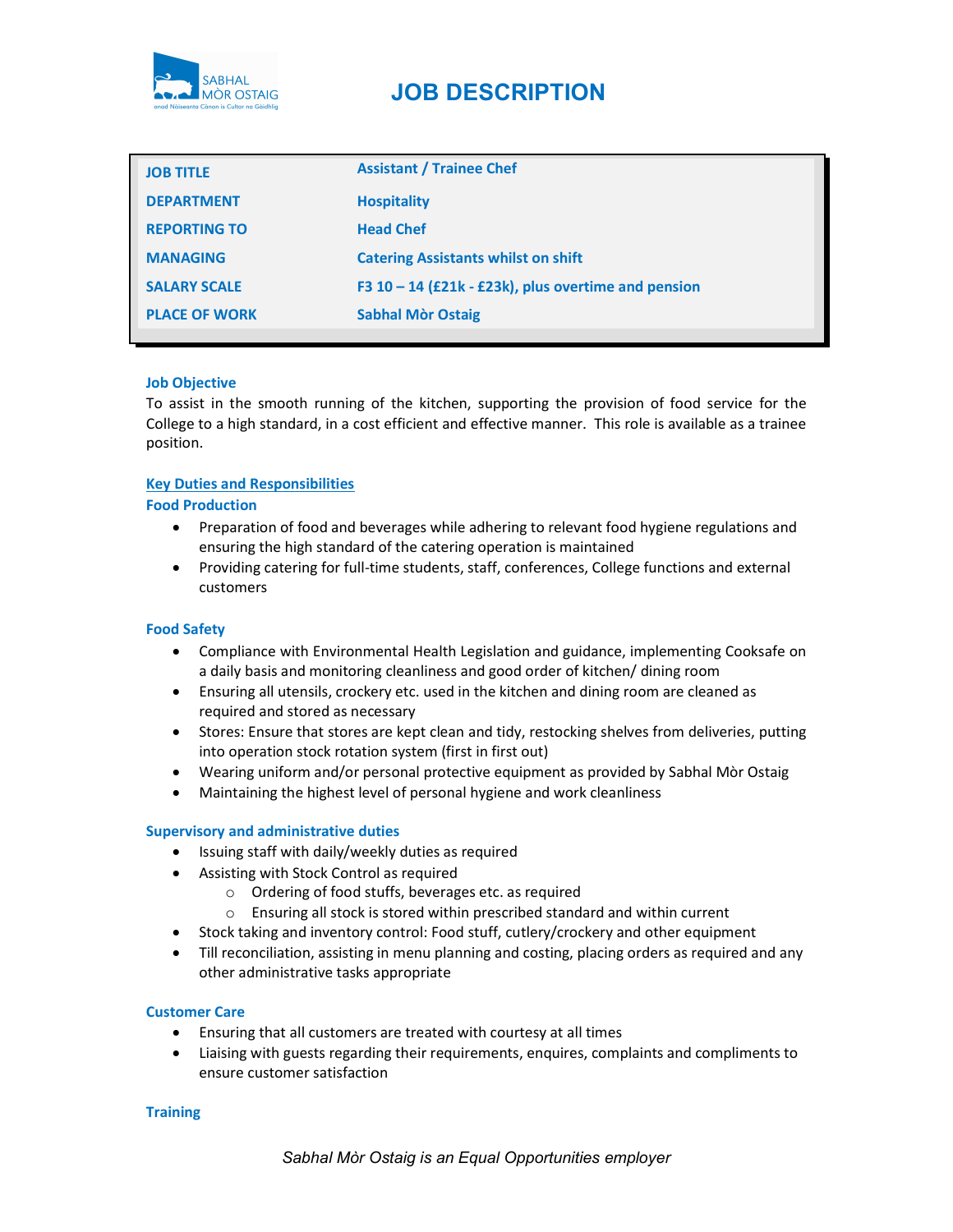

# JOB DESCRIPTION

- Participate in job-specific training (on-the-job or external courses) as required to reach expected standards. Support will be given to enable candidates to achieve recognised qualifications (SVQs etc)
- Attending training courses (health & safety, first aid etc) as required
- Having a commitment to Gaelic and attending in-house Gaelic classes and/ or short courses as appropriate

## College Policies

- Understanding and complying with College Policies e.g. Health and Safety
	- o Follow legislation regarding practices in the work place
	- o Ensure use of equipment within manufacturers guidelines

#### General

- Undertake duties as allocated by the Head Chef / Second Chef, or depute in their absence
- Reporting any defects, damage, theft, breakages, lost/found property and hazards to Head Chef
- Liaising with reception staff and other departments regarding college functions/events
- Participation in staff meetings
- Undertake any other reasonable task assigned by management

This is a description of the job as it is presently constituted. It is normal practice to periodically review job descriptions to ensure that they are relevant to the job currently being performed, and to incorporate any changes which have occurred or are being proposed. The review process is carried out jointly by the line manager and employee and you are therefore expected to participate fully in such discussions. In all cases, it is Sabhal Mòr Ostaig's aim to reach agreement to reasonable changes, but where it is not possible to reach agreement Sabhal Mòr Ostaig reserves the right to make reasonable changes to your job description which are commensurate with your grade after consultation with you.

Date: May 2022

#### Personal Specification

#### Essential Skills

- Good cooking skills
- Previous catering experience
- Ability to work on own initiative
- Ability to work in a team
- Good communication skills
- Ability to work to a dead line
- Ability to multi task
- Good customer care skills
- Computer skills: basic knowledge of Microsoft Word and Excel

#### Desirable Skills

- SVQs in catering / hospitality
- Spoken Gaelic, or a willingness to learn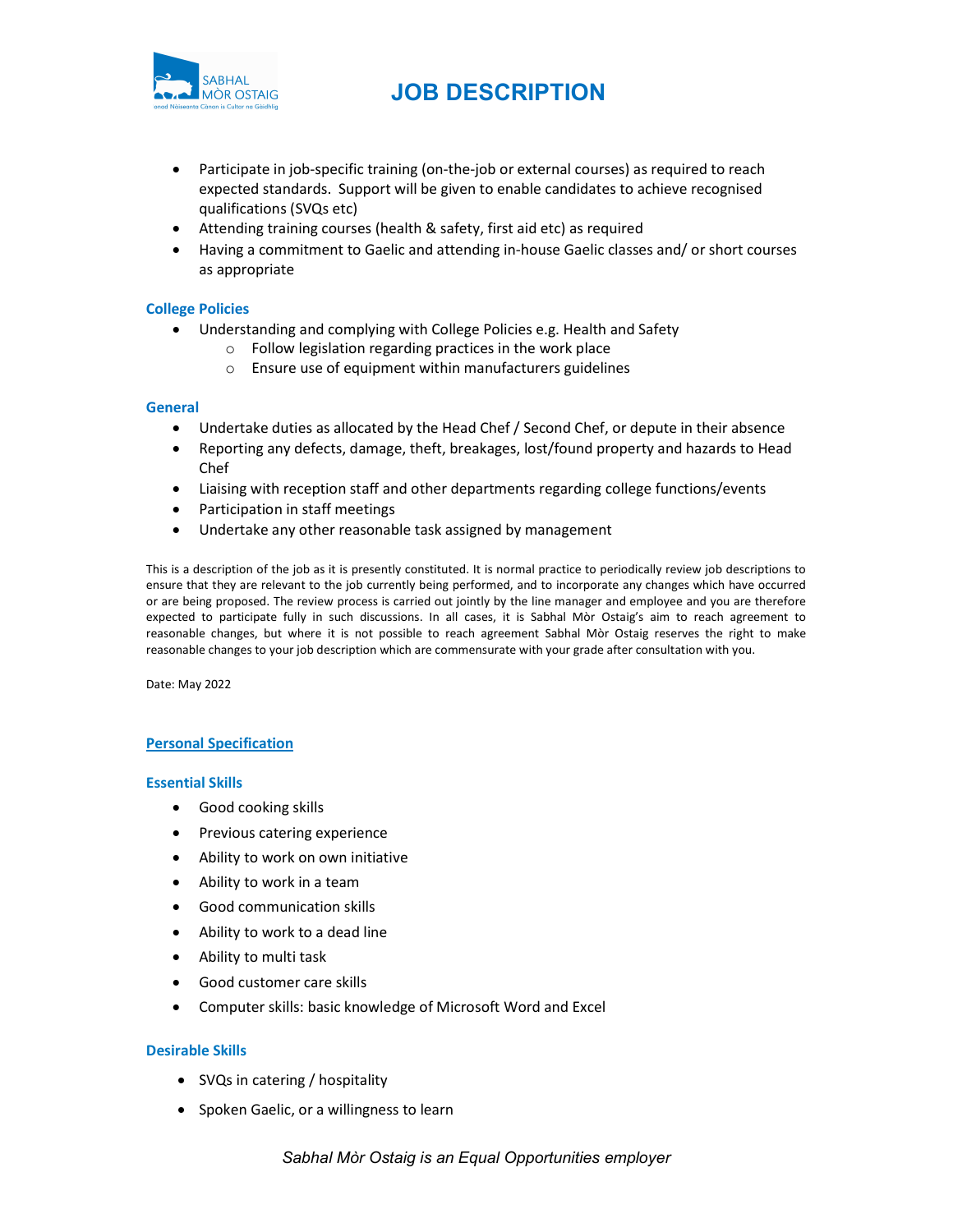

- knowledge of menu planning and costing
- knowledge of stock control system

### Additional Information:

#### Weekly Hours

Our catering team works 35 hours per week. Weekly shifts include working the weekend. This may be in straight or split shifts dependent on requirements. Additional hours may be required at times to provide cover for annual or sick leave. Overtime is paid at time and a half on hours worked in excess of 35 hours in any given week. From October through to March is usually a quieter period, catering primarily to SMO's residential HE students. From April to September it is busier with weekly Short Courses and some conferences.

#### Annual Leave Entitlement

35 days paid leave, including public holidays, of which 10 days are taken at the Christmas/New Year holiday when the College is closed for 2 weeks.

#### Salary and benefits:

Scale F3 10-14 (£21k - £23k FTE) per annum dependent on experience.

Wages are paid on the last working day of the month into a designated bank account.

The College has a pension scheme open to all staff. The College also makes a contribution to the scheme, in addition to the staff member's contribution.

Accommodation is available on site if required, at a discounted rate. Service staff are entitled to meals whilst on shift.

SMO offers a range of additional staff benefits – details available on request.

In the interests of helping staff maintain a high-quality standard of service, identify training needs and assist personal development, all personnel are given an annual appraisal with their supervisor.

Sabhal Mòr Ostaig endeavours to support you fully in your attainment of the Gaelic language and you will be offered a range of learning opportunities.

# If you would like to find out more about this role before applying, please contact fios@smo.uhi.ac.uk / 01471 888250.

#### Please note that Sabhal Mòr Ostaig is an Equal Opportunities Employer.

Appointments will be subject to successful Disclosure Scotland checks and references.

#### Applications:

Please return your completed application to via email to: *obair@smo.uhi.ac.uk:* Applications will be considered on receipt.